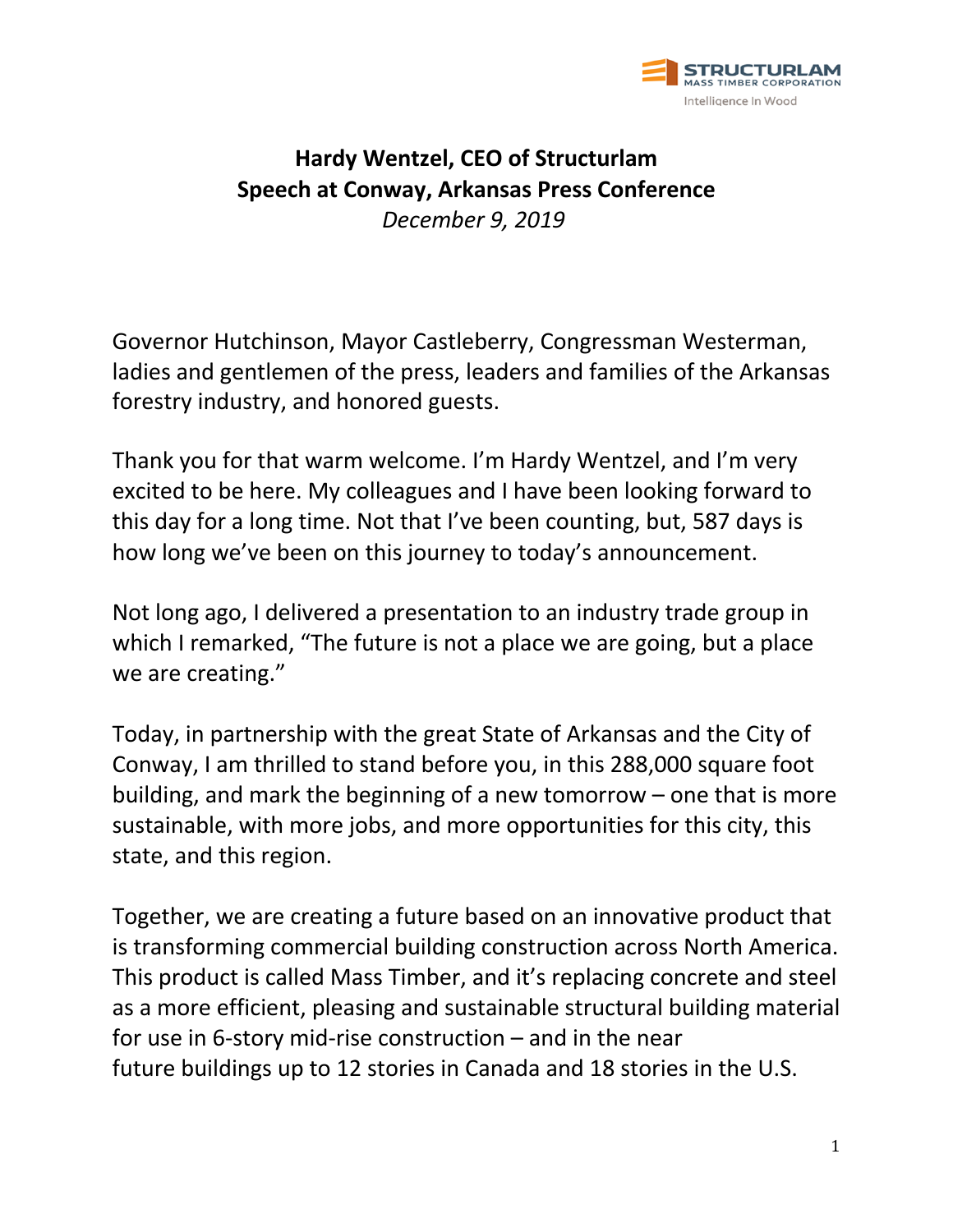

Structurlam is the first mass timber manufacturer in North America, and today leads the industry with over 250 mass timber projects delivered since 2015. With that, I invite you to join me in watching a brief video we've prepared to introduce you to Structurlam and this proven and disruptive building material.

## *(Roll video)*

Our roots in North America run deep. Beginning in Penticton, British Columbia, in 1962, Structurlam has challenged legacy building conventions to revolutionize commercial construction. Our business has grown as more building owners, architects, engineers and builders come to understand the undeniable advantages of building with mass timber. In addition, we also pioneered cross laminated timber, or CLT, ground protection access mats and plan to produce these in this new facility. We have been a glulam beam and column manufacturer for nearly 60 years, and this new plant and our existing operations in B.C. will work in tandem to serve customers across North America.

Being here today in Arkansas feels like home. Just like in British Columbia, we're surrounded by the natural beauty of forests, and we enjoy close relationships with two incredible institutions of advanced learning who are pioneering the next generation of mass timber knowhow: the University of British Columbia and the University of Arkansas. Both regions take great pride in our wood products manufacturing and design heritage. The Fay Jones School of Architecture & Design at the University of Arkansas is about to launch a master's program on wood design, and we look forward to collaborating with them.

Today, we are proud to announce our expansion with the planned July 2021 opening of a new world class, state-of-the-art, highly efficient and cost competitive mass timber manufacturing operation here in Conway. This near turn-key facility is ideally located in close proximity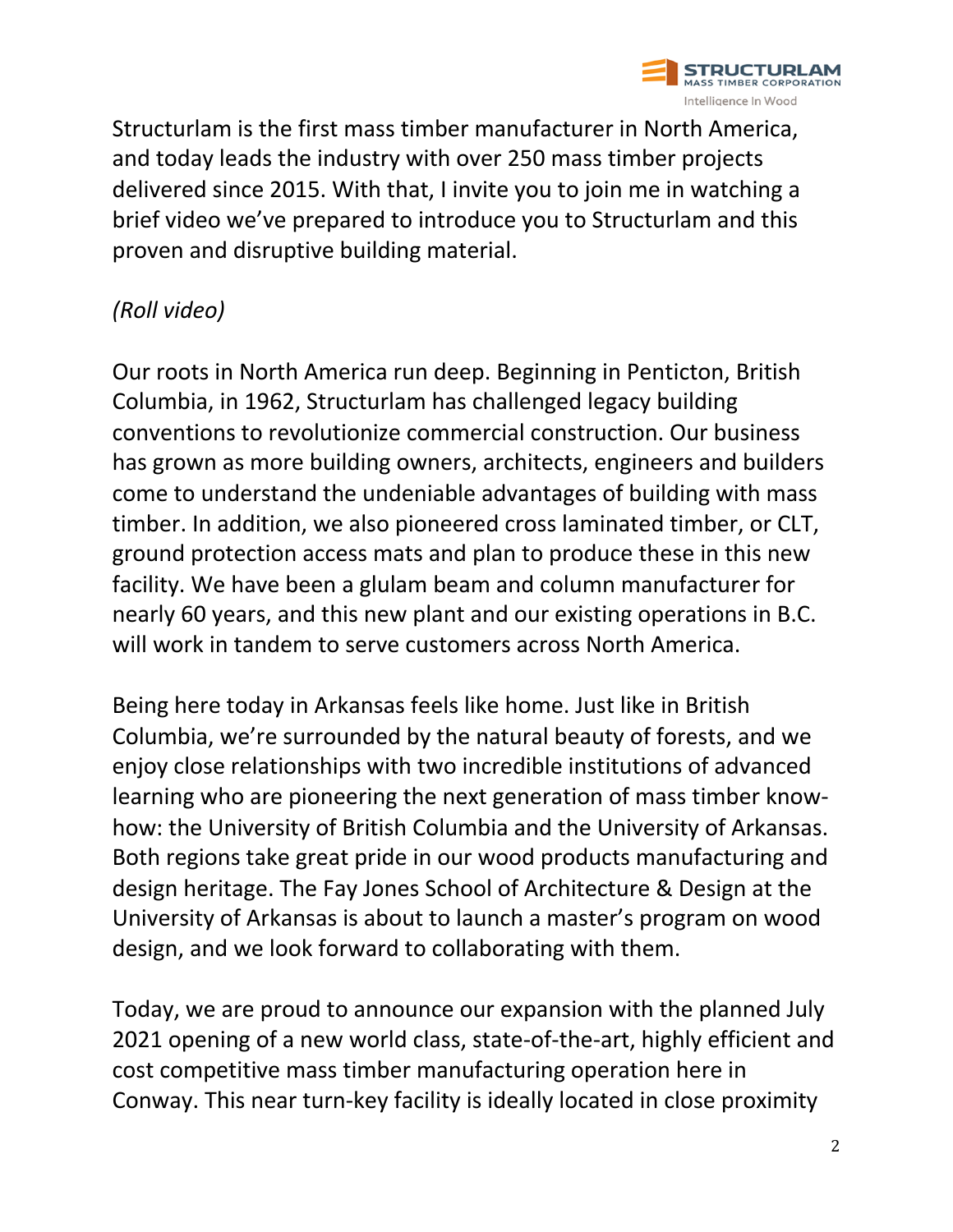

to a large supply of sustainable timberlands that produce Southern Pine lumber, accessible transportation corridors, and major construction markets in the southern U.S. Combined with our operations in B.C., we will be the largest mass timber producer in North America with technical support services and a project delivery team that is unmatched.

Starting in January, we'll begin conversion of this former steel fastener plant to a new facility rooted in creating sustainable products. Our planned \$90 million investment will culminate in a mid-2021 opening and the creation of 130 new jobs at start-up. Additionally, Structurlam is proud to be a strategic partner in providing these innovative and sustainable building materials to the new Walmart Home Office Campus in Bentonville.

I would like to recognize Walmart for being our first customer, and Governor Hutchinson and the State of Arkansas for recognizing the potential and transformative impact that Structurlam and the mass timber movement promises to the people of Conway, the forest industry in Arkansas, and to a future where commercial building construction is revolutionized by a new way of building with one of nature's most abundant and renewable resources.

Mayor Castleberry, thank you, too, for the quick and accommodating response we've received at every phase of this process. The experience we've had with city government, the chamber, and development corporation couldn't have been better. We're excited to have a home in Conway and look forward to growing together.

Finally, I'd like to acknowledge my colleagues from Structurlam who have traveled here with me today, and our associates in B.C. watching the simulcast of today's press conference, to mark this milestone. Your know-how, experience and passion have powered the transformation